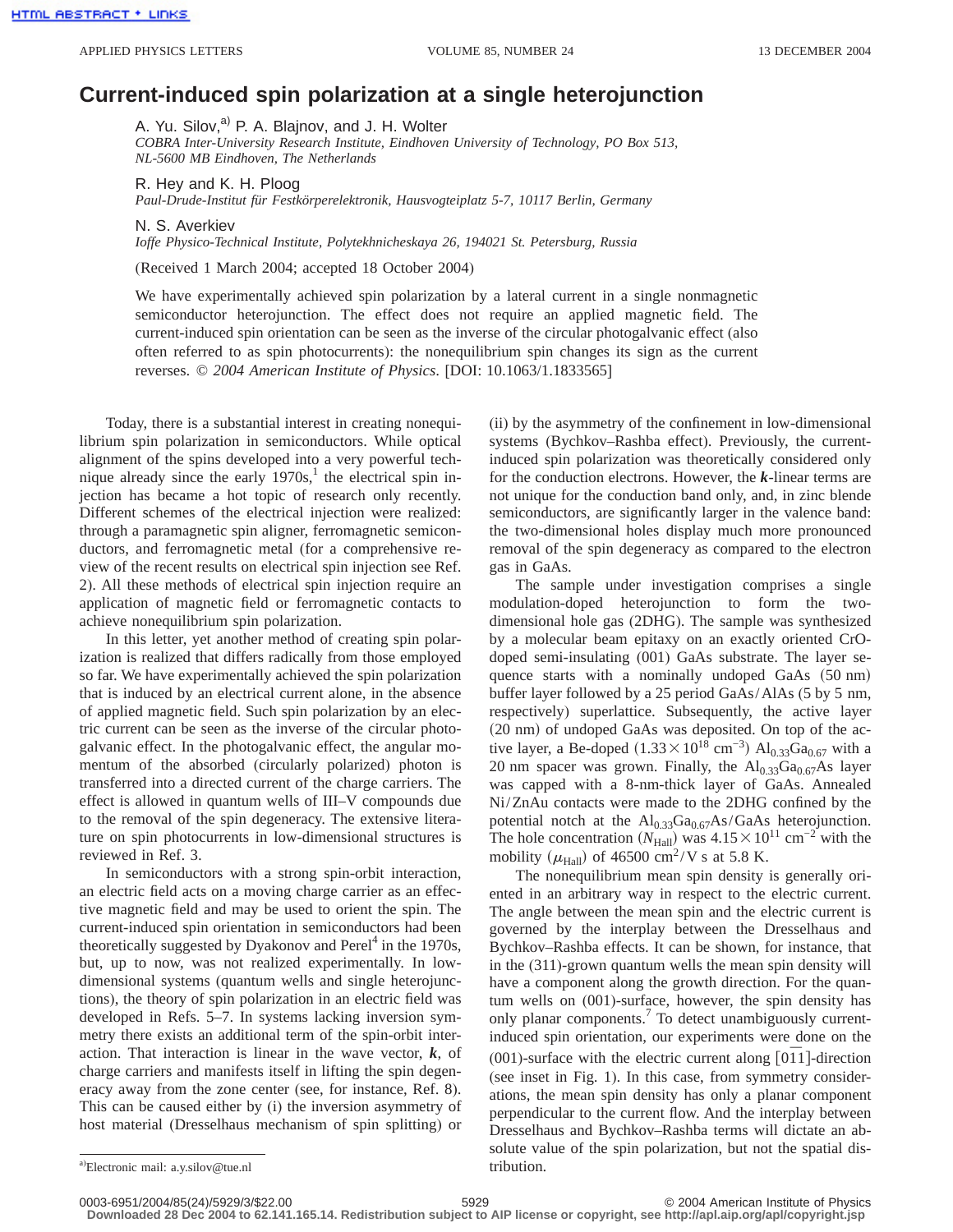

FIG. 1. Energy diagram sketch of a *p*-AlGaAs/GaAs single heterojunction. The arrow indicates the recombination of photoexcited electrons with the two-dimensional holes. The inset displays the experimental arrangement.

To detect the spin polarization, we have measured the degree of circular polarization, *P*, of the 2DHG photoluminescence, a method originally proposed for detecting the electrical spin injection through a ferromagnetic contact.<sup>9</sup> This experimental procedure has become a proven method for probing spin polarization.<sup>2</sup> The sample was cleaved into bars of  $1\times2.5$  mm<sup>2</sup> with the current flowing along the long side, which is in the [110] direction. The samples were then mounted in a He-flow cryostat. The photoluminescence (PL) was excited with 633 nm line from a helium–neon laser. The laser was power stabilized with less than 0.2% output power fluctuation over 5 h.

The PL was collected from the cleaved (110) facet of the sample. Detection of glancing light along the surface was prevented by detecting the PL through a narrow aperture on the cleaved facet. The degree of circular polarization *P*  $=(\sigma^+ - \sigma^-)/(\sigma^+ + \sigma^-)$  was analyzed with a  $\lambda/4$  wave plate and linear polarizer. The base line of the circularly polarized PL was carefully checked by recording a difference between  $PL_{\sigma-}$  and  $PL_{\sigma+}$  spectra when no current was delivered through the sample. The inset in Fig. 1 shows the experimental arrangement for measuring the current-induced polarization. The current flow was stabilized with an accuracy of 50 pA. The PL was detected with an optical multichannel analyzer employing a liquid-nitrogen cooled charge-coupled device attached to a 0.35 m spectrometer.

Figure 2(a) shows the low-temperature PL spectra both with a current flow turned on or switched off. The PL contains a strong radiative band centred at about 1.52 eV. This band originates from recombination of the two-dimensional holes with electrons photoexcited into the GaAs conduction band.<sup>10</sup> Figure 1 schematically depicts the 2DHG recombination process. Due to the many-body shake-up of the 2DHG Fermi sea, the radiative band has a clear asymmetrical spectral shape. The high-energy side of the spectra displays an abrupt intensity drop at the Fermi energy of 2DHG. The PL intensity is decreased by passing the current through the sample, while the emission wavelength is blueshifted. This



FIG. 2. Panel (a): Photoluminescence spectra at 5.1 K in absence of a current (solid line) and with current of  $\pm 0.85$  mA in opposite directions (empty and filled circles, respectively). Spectral resolution is 1.8 meV, excitation density is 1.2 mW/cm<sup>2</sup>. Inset shows a degree of circular polarization within the full width at half maximum. The dotted line gives the polarization base line. The solid lines are a guide for the eye. Panel (b): Differential PL spectrum current on/off.

the extra energy acquired by the 2DHG in the lateral electric field. This is different from Joule overheating by the current through the 2D channel: heating leads to a redshift of the PL band.<sup>11</sup> As was pointed out in Ref. 6, current-induced spin polarization in the quantum wells may only occur as a result of spin relaxation of thermalized carriers. In the present experiment, the Joule heating was avoided by delivering less than 1.6 mW of dc power. Under these conditions, we always observe an effective blueshift, which is illustrated in Fig. 2(b). Figure 2(b) shows a differential PL spectrum when the PL signal without electric current was used as a background spectrum for the measurements when current was switched on. The differential spectra were measured in background substraction mode of the charge-coupled detector.

The inset in Fig. 2(a) shows the observed *P* with the dotted line representing a base line of the circular polarization. The observed degree of polarization yields a maximum of 2.5%. It is the important feature of the data that the degree of polarization inverses its sign as the electric current reverses. This is a direct prove of the current-induced spin orientation, in complete agreement with the results on the spin photocurrents in quantum wells.<sup>12</sup> The change of sign in the degree of circular polarization is also illustrated by Fig. 3 where the differential spectra,  $(PL_{\sigma+} - PL_{\sigma-})$ , are plotted for the two opposing currents.

The spin orientation, *S*, can be estimated following cal-

spectral shift towards the higher energy side is explained by culations for 2D electrons from Ref. 6:<br>Downloaded 28 Dec 2004 to 62.141.165.14. Redistribution subject to AIP license or copyright, see http://apl.aip.org/apl/